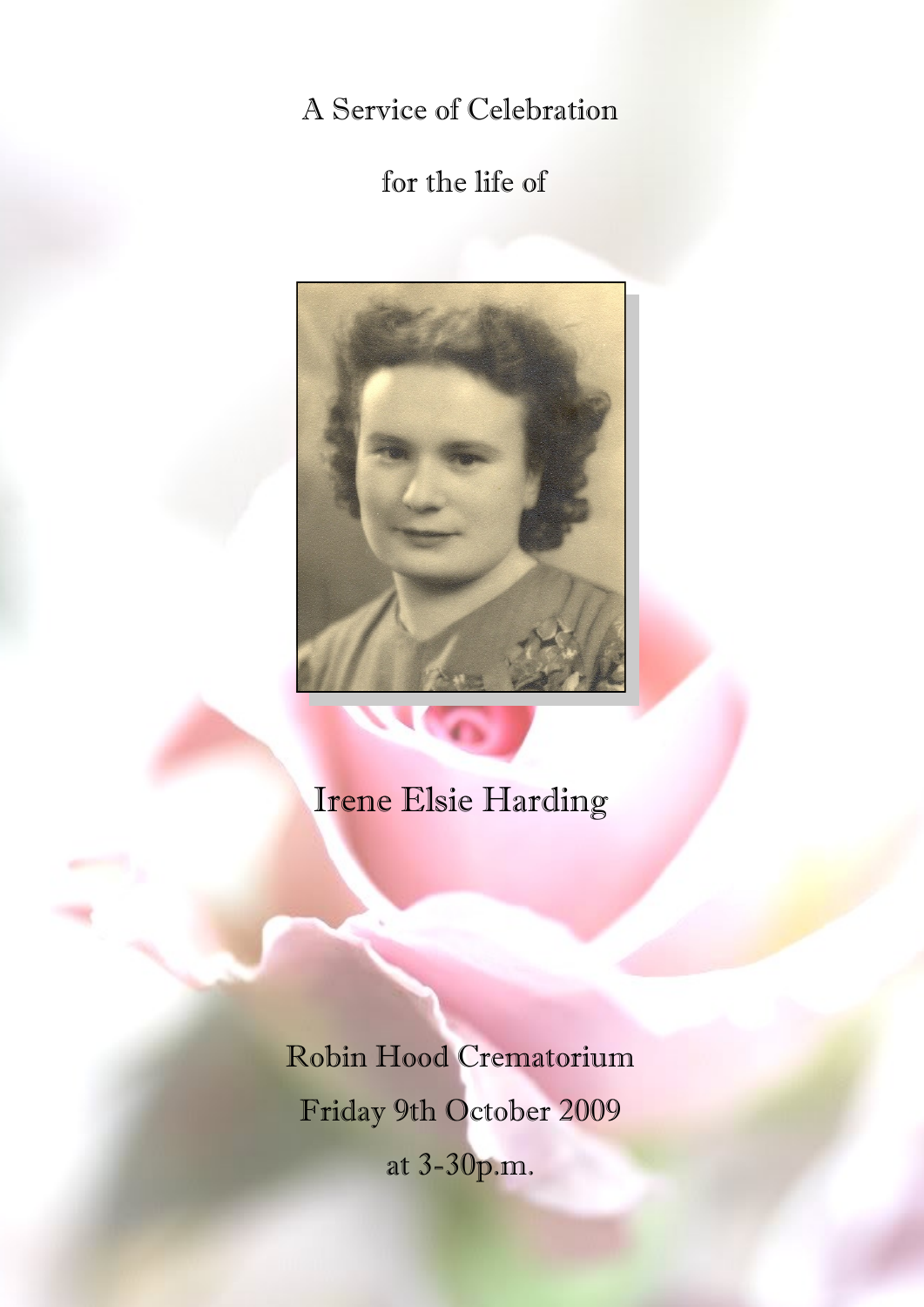## Order of Service

### Entrance Music - Can't smile without you

#### Opening words

#### Hymn

The Lord's my shepherd I'll not want, He makes me down to lie, In pastures green: he leadeth me The quiet waters by.

My soul he doth restore again, And me to walk doth make Within the paths of righteousness, E'en for his own names sake.

Yea, though I walk through death's dark vale, Yet will I fear no ill; For thou art with me, and thy rod And staff me comfort still.

My table thou hast furnished In presence of my foes; My head thou dost with oil anoint, And my cup overflows.

Goodness and mercy all my life Shall surely follow me; And in God's house for evermore My dwelling-place shall be.

## Reading

#### Words of Tribute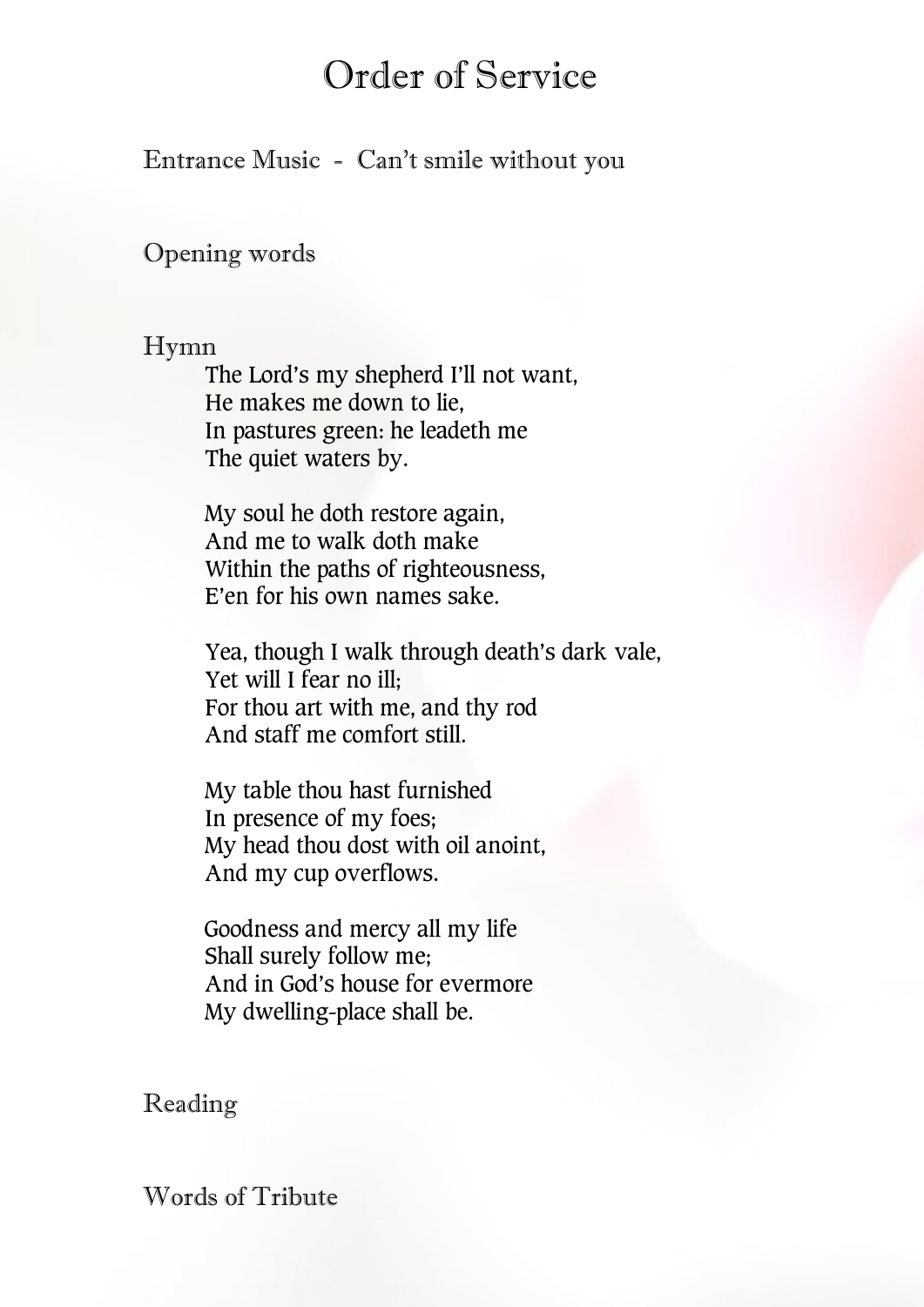Prayers, including the Lord's Prayer

#### Hymn

Abide with me; fast falls the eventide: The darkness deepens; Lord, with me abide: When other helpers fail, and comforts flee, Help of the helpless, O abide with me.

Swift to its close ebbs out life's little day; Earth's joys grow dim, it's glories pass away; Change and decay in all around I see: O Thou who changest not, abide with me.

I need thy presence every passing hour; What but thy grace can foil the tempter's power? Who like thyself my guide and stay can be? Through cloud and sunshine, Lord, abide with me.

I fear no foe with thee at hand to bless; Ills have no weight, and tears no bitterness. Where is death's sting? Where, grave, thy victory? I triumph still, if thou abide with me.

Hold thou thy cross before my closing eyes; Shine though the gloom, and point me to the skies: Heaven's morning breaks, and earth's vain shadows flee; In life, in death, O Lord, abide with me.

Committal

#### Blessing

Closing Music - The twelfth of never